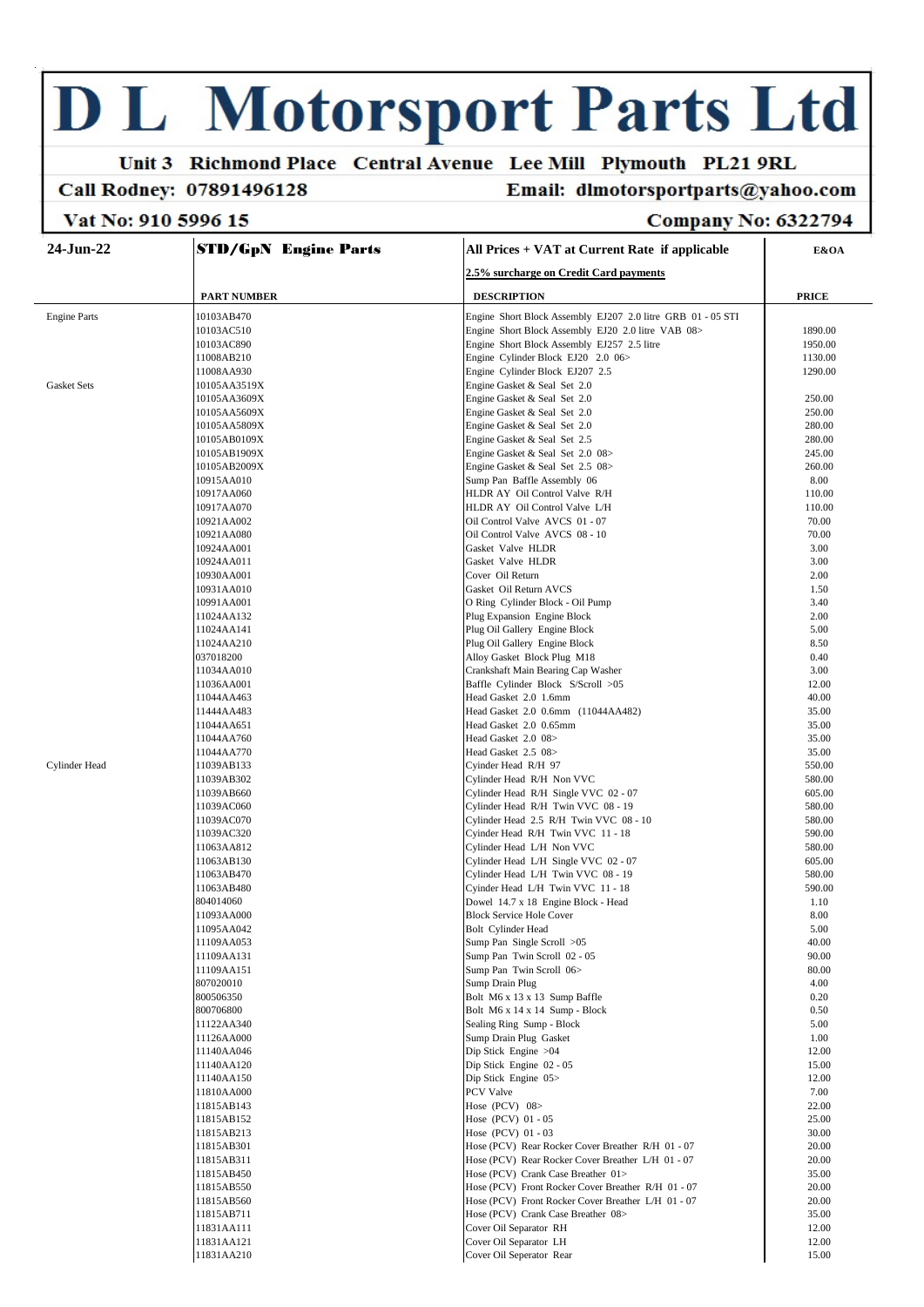| 11832AA022 | Gasket Oil Separator Cover >95 | 3.00   |
|------------|--------------------------------|--------|
| 11832AA031 | Gasket Oil Separator Cover 96> | 5.00   |
| 12006AC430 | Standard Piston A              | 120.00 |
| 12006AC440 | <b>Standard Piston B</b>       | 120.00 |
| 12006AC460 | Standard Piston 0.50 O/S       | 120.00 |
| 12033AB640 | Piston Ring Set STD            | 90.00  |
| 12033AB650 | Piston Ring Set 0.25 O/S       | 90.00  |
| 12033AB660 | Piston Ring Set 0.50 O/S       | 90.00  |
| 805323040  | Circlip Piston                 | 0.50   |
| 12108AB010 | Bearing Set Con Rod STD        | 90.00  |
| 12100AA201 | Con Rod $2.5 > 06$             | 80.00  |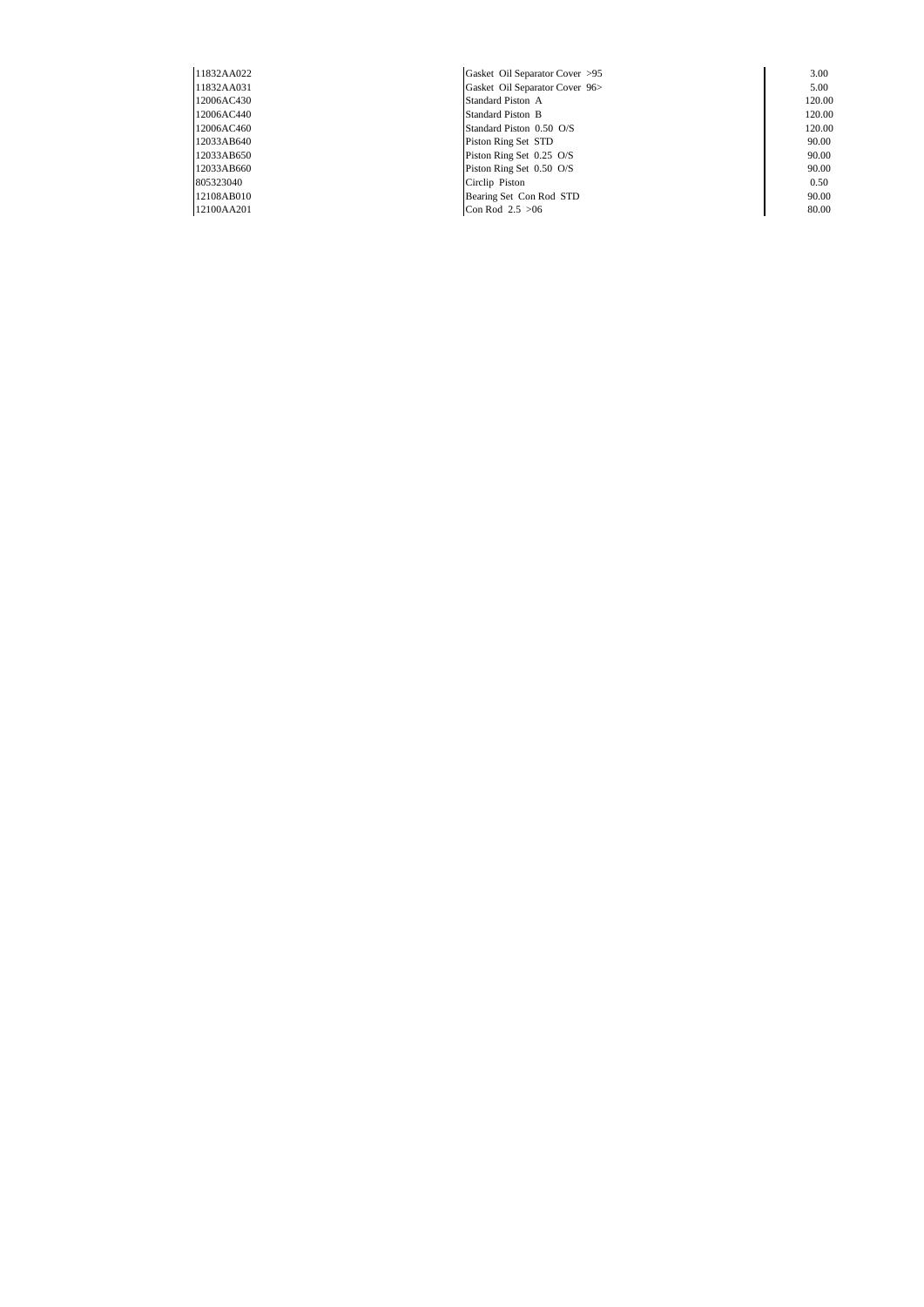| 12100AA291                |  |
|---------------------------|--|
| 12109AA062                |  |
| 12200AA390                |  |
| 12200AA430                |  |
| 12209AA360                |  |
| 12305AA252                |  |
|                           |  |
| 12369AA01<br>$\mathbf{1}$ |  |
| 2369AA030<br>1            |  |
| 3021AA141<br>1            |  |
| 804505060                 |  |
| 13028AA240                |  |
|                           |  |
| ST130284S000              |  |
| 13033AA042                |  |
| 13044AA061                |  |
| 13052AA102                |  |
| 13054AA033                |  |
| 13055AA022                |  |
|                           |  |
| 13068AA051                |  |
| 13069AA037                |  |
| 3069AA063<br>1            |  |
| 3073AA142<br>1            |  |
| 3073AA230<br>1            |  |
| 3085AA080                 |  |
| 1                         |  |
| 13091AA001                |  |
| 13091AA050                |  |
| 13091AA060                |  |
| 13145AA010                |  |
| 13145AA021                |  |
|                           |  |
| 13156AA062                |  |
| 13191AA000                |  |
| 13191AA010                |  |
| 011805100                 |  |
| 11051AA070                |  |
| 3199AA000<br>1            |  |
| 13199AA010                |  |
|                           |  |
| 806939040                 |  |
| 806969020                 |  |
| 13201AA371                |  |
| 13202AA570                |  |
| 13202AA660                |  |
|                           |  |
| 13207AA060                |  |
|                           |  |
| 3207AA120<br>1            |  |
| 13209AA200                |  |
|                           |  |
| 13210AA020                |  |
| 13211AA060                |  |
| 13211AA110                |  |
| 3217AA202<br>1            |  |
| 3227AA070<br>1            |  |
| 3264AA160<br>1            |  |
|                           |  |
| 13264AA201                |  |
| l<br>3264AA400            |  |
| 13278AA181                |  |
| 278AA320<br>1<br>3.       |  |
| 13293AA030                |  |
| 3293AA051<br>1            |  |
| 13320AA001                |  |
| 13321AA001                |  |
|                           |  |
| 13322AA001                |  |
| 13323AA001                |  |
| 3270AA040<br>1            |  |
| 3270AA062<br>1            |  |
| 3270AA082<br>1            |  |
| 13270AA152                |  |
|                           |  |
| 13270AA162                |  |
| 13270AA190                |  |
| 271AA051<br>13.           |  |
| 13271AA071                |  |
| 13272AA040                |  |
| 13572AA043                |  |
|                           |  |
| 13272AA063                |  |
| 13272AA075                |  |
| 3272AA082<br>1            |  |
| 3272AA094<br>1            |  |
| 13272AA140                |  |
| 3568AA072<br>1            |  |
| 13570AA045                |  |
|                           |  |
| 13570AA112                |  |
| 13572AA092                |  |
| 13572AA101                |  |
| 13572AA120<br>13573AA131  |  |

|            | 12100AA291   | Con Rod 2.0                                | 50.00  |
|------------|--------------|--------------------------------------------|--------|
|            | 12109AA062   | Bolt Con Rod                               | 1.50   |
| Crankshaft | 12200AA390   | Crankshaft Nitrided 2.0 75mm               | 305.00 |
|            |              |                                            |        |
|            | 12200AA430   | Crankshaft Nitrided 2.5 79mm               | 305.00 |
|            | 12209AA360   | Bearing Set Crankshaft STD 05>             | 110.00 |
|            | 12305AA252   | <b>Front Pulley</b>                        | 90.00  |
|            | 12369AA011   | Bolt Crank Pulley WRX                      | 4.00   |
|            |              |                                            |        |
|            | 12369AA030   | Bolt Crank Pulley STI                      | 10.00  |
|            | 13021AA141   | Crankshaft Sprocket                        | 18.00  |
|            | 804505060    | Woodruff Key Crankshaft                    | 2.00   |
|            | 13028AA240   | Cam Belt                                   | 115.00 |
|            |              |                                            |        |
|            | ST130284S000 | STI Cam Belt Pink                          | 190.00 |
|            | 13033AA042   | Cam Belt Tensioner Assembly                | 110.00 |
|            | 13044AA061   | Cam Sprocket Inlet R/H Non VVC             | 80.00  |
|            | 13052AA102   | Cam Sprocket Exhaust R/H                   | 60.00  |
|            |              |                                            |        |
|            | 13054AA033   | Cam Sprocket Exhaust L/H                   | 60.00  |
|            | 13055AA022   | Cam Sprocket Inlet L/H Non VVC             | 80.00  |
|            | 13068AA051   | Cam Belt Hydrolic Tensioner >96            | 65.00  |
|            | 13069AA037   | Cam Belt Tensioner Pulley >97              | 75.00  |
|            |              |                                            |        |
|            | 13069AA063   | Cam Belt Tensioner Pulley >99              | 75.00  |
|            | 13073AA142   | Cam Belt Tensioner Pulley R/H (13073AA180) | 35.00  |
|            | 13073AA230   | Cam Belt Tensioner Pulley L/H              | 25.00  |
|            | 13085AA080   | Cam Belt Tensioner Pulley Toothed          | 30.00  |
|            |              |                                            |        |
|            | 13091AA001   | Seal Tensioner >99                         | 5.50   |
|            | 13091AA050   | Seal Tensioner No:1                        | 2.00   |
|            | 13091AA060   | Seal Tensioner No:2                        | 4.00   |
|            |              |                                            | 3.50   |
|            | 13145AA010   | Guide Timing Belt                          |        |
|            | 13145AA021   | Guide Timing Belt                          | 3.50   |
|            | 13156AA062   | Cam Belt Auto Tensioner Mount 01 - 07      | 40.00  |
|            | 13191AA000   | Cover VVT Actuator Small                   | 5.00   |
|            |              |                                            |        |
|            | 13191AA010   | Cover VVT Actuator Large                   | 6.00   |
|            | 011805100    | Bolt & Washer VVT Cover                    | 0.70   |
|            | 11051AA070   | Cam Cover Half Moon Seal >08               | 3.00   |
|            | 13199AA000   | Bolt Cam Sprocket Long VVC                 | 5.00   |
|            |              |                                            | 2.00   |
|            | 13199AA010   | Bolt Cam Sprocket Short                    |        |
|            | 806939040    | O Ring 39.4 x 3.1 VVT Cover                | 2.50   |
|            | 806969020    | O Ring 69.4 x 3.1 AVECS Cover Exhaust      | 3.00   |
| Valve      | 13201AA371   | Valve Inlet 04>                            | 15.00  |
|            |              |                                            |        |
|            | 13202AA570   | Valve Exhaust 04 - 07                      | 35.00  |
|            | 13202AA660   | Valve Exhaust 08>                          | 15.00  |
|            | 13207AA060   | Seal Inlet Valve > 03                      | 2.30   |
|            | 13207AA120   | Seal Inlet Valve 04>                       | 2.00   |
|            |              |                                            |        |
|            | 13209AA200   | Valve Spring Retainer                      | 1.60   |
|            | 13210AA020   | Collet Valve Spring Cap                    | 0.60   |
|            | 13211AA060   | Seal Exhaust Valve >03                     | 2.50   |
|            | 13211AA110   | Seal Exhaust Valve 04>                     | 2.80   |
|            |              |                                            |        |
|            | 13217AA202   | Valve Spring 01 - 07                       | 5.00   |
|            | 13227AA070   | Seat Vave Spring                           | 0.80   |
|            | 13264AA160   | Cam Cover R/H >99                          | 110.00 |
|            | 13264AA201   | Cam Cover R/H STI 01 - 07                  | 110.00 |
|            |              |                                            |        |
|            | 13264AA400   | Cam Cover R/H STI 08>                      | 95.00  |
|            | 13278AA181   | Cam Cover L/H STI 01 - 07                  | 110.00 |
|            | 13278AA320   | Cam Cover L/H STI 08>                      | 95.00  |
|            | 13293AA030   | Gasket Cam Cover/Spark Plug Hole 93 - 97   | 3.00   |
|            |              |                                            |        |
|            | 13293AA051   | Gasket Cam Cover/Spark Plug Hole 03>       | 5.00   |
|            | 13320AA001   | Cam Sprocket Assembly VVT Inlet R/H 04>    | 135.00 |
|            | 13321AA001   | Cam Sprocket Assembly VVT Exhaust R/H 08>  | 135.00 |
|            |              |                                            |        |
|            | 13322AA001   | Cam Sprocket Assembly VVT Inlet L/H 04>    | 135.00 |
|            | 13323AA001   | Cam Sprocket Assembly VVT Exhaust L/H 08>  | 135.00 |
|            | 13270AA040   | Gasket Cam Cover R/H                       | 10.00  |
|            | 13270AA062   | Gasket Cam Cover R/H                       | 12.00  |
|            |              |                                            |        |
|            | 13270AA082   | Gasket Cam Cover R/H                       | 12.00  |
|            | 13270AA152   | Gasket Cam Cover R/H Single VVC            | 10.00  |
|            | 13270AA162   | Gasket Cam Cover R/H                       | 10.00  |
|            | 13270AA190   | Gasket Cam Cover R/H 08>                   | 10.00  |
|            |              |                                            |        |
|            | 13271AA051   | Washer/Seal Cam Cover >00                  | 2.00   |
|            | 13271AA071   | Washer/Seal Cam Cover 01>                  | 2.00   |
|            | 13272AA040   | Gasket Cam Cover L/H                       | 10.00  |
|            | 13572AA043   | Cam Belt Cover Outer R/H >99               | 25.00  |
|            |              |                                            |        |
|            | 13272AA063   | Gasket Cam Cover L/H                       | 10.00  |
|            | 13272AA075   | Gasket Cam Cover L/H Single VVC            | 10.00  |
|            | 13272AA082   | Gasket Cam Cover L/H                       | 12.00  |
|            |              |                                            |        |
|            | 13272AA094   | Gasket Cam Cover L/H                       | 10.00  |
|            | 13272AA140   | Gasket Cam Cover L/H 08>                   | 10.00  |
|            | 13568AA072   | Cam Belt Cover Inner R/H                   | 22.00  |
|            | 13570AA045   | Cam Belt Cover Outer Centre                | 30.00  |
|            |              |                                            |        |
|            | 13570AA112   | Cam Belt Cover Outer Centre S/Cam          | 40.00  |
|            | 13572AA092   | Cam Belt Cover Outer R/H Single VVC        | 22.00  |
|            | 13572AA101   | Cam Belt Cover Outer R/H Non VVC           | 22.00  |
|            |              |                                            |        |
|            | 13572AA120   | Cam Belt Cover Outer R/H Twin VVC          | 19.00  |
|            | 13573AA131   | Cam Belt Cover Inner R/H                   | 17.00  |
|            |              |                                            |        |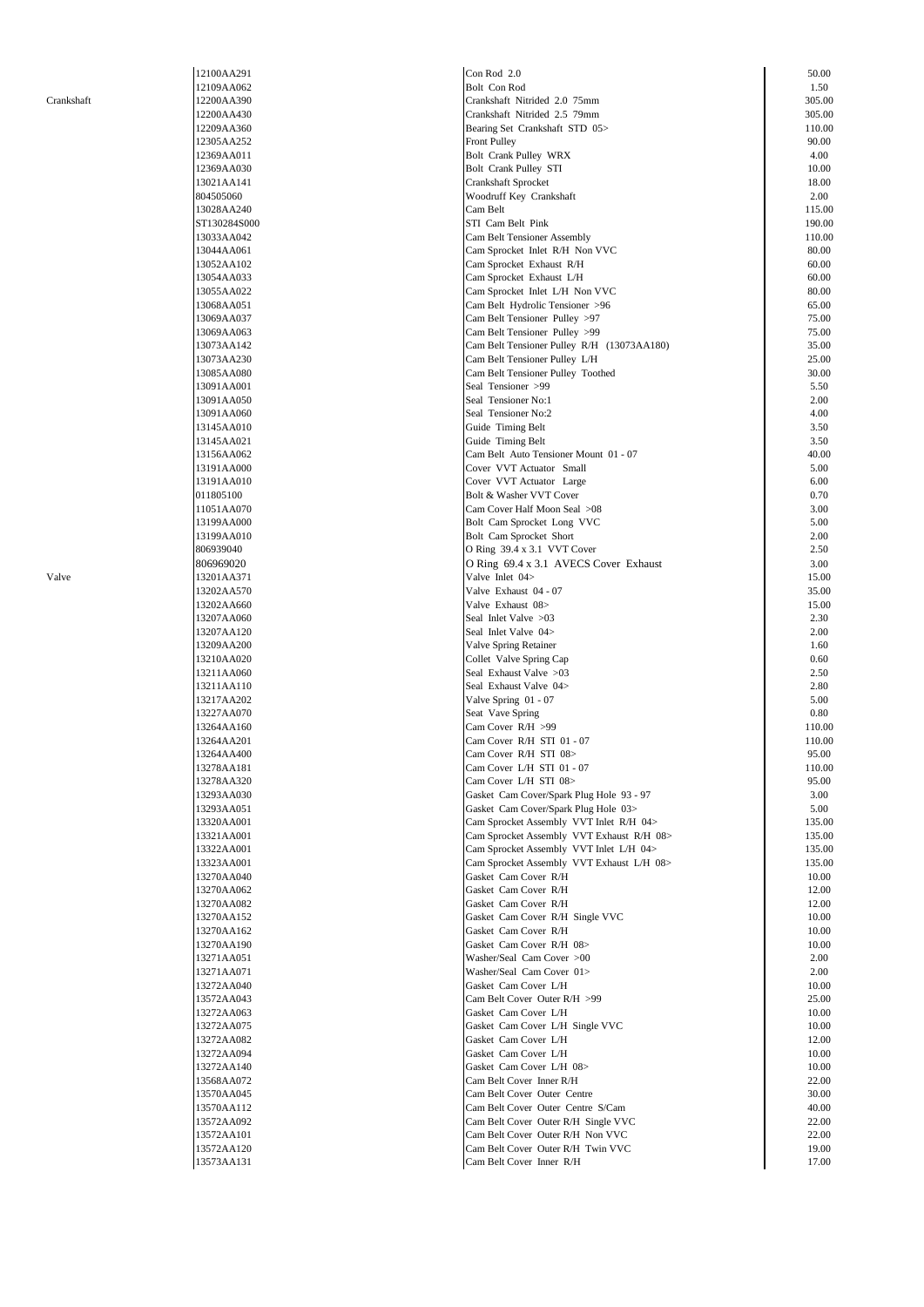|            | 13574AA031   | Cam Belt Cover Outer L/H Non VVC               | 22.00  |
|------------|--------------|------------------------------------------------|--------|
|            | 13574AA094   | Cam Belt Cover Outer L/H Single VVC            | 22.00  |
|            | 13574AA120   | Cam Belt Cover Outer L/H Twin VVC              | 19.00  |
|            | 13575AA044   | Cam Belt Cover Inner L/H                       | 22.00  |
|            | 13575AA130   | Cam Belt Cover Inner L/H                       | 19.00  |
|            | 13579AA021   | Cam Belt Cover Plug                            | 2.50   |
|            | 13581AA051   | Cam Belt Cover Gasket/Seal Centre (13580AA110) | 7.50   |
|            | 13583AA031   | Cam Belt Cover Rear Seal >00                   | 10.00  |
|            | 13583AA290   | Cam Belt Cover Gasket/Seal R/H 00>             | 2.00   |
|            | 13592AA011   | Cam Belt Cover Mount Washer                    | 1.50   |
|            |              |                                                | 5.00   |
|            | 13594AA001   | Cam Belt Cover Gasket/Seal 2 Front             |        |
|            | 13596AA000   | <b>Bolt Cam Belt Cover</b>                     | 0.60   |
|            | 13597AA020   | Cam Belt Cover Gasket/Seal                     | 1.50   |
|            | 14035AA281   | Inlet Manifold Gasket >98                      | 3.00   |
|            | 14035AA290   | Inlet Manifold Gasket >98                      | 4.00   |
|            | 14035AA350   | Inlet Manifold Gasket 08                       | 5.00   |
|            | 14035AA421   | Inlet Manifold Gasket 02>                      | 3.00   |
|            | 14047AA352   | Inlet Manifold Protector (14047AA351)          | 25.00  |
|            | 14050AA451   | Water Rail 03 - 05                             | 125.00 |
|            | 14053AA550   | Water Rail 05>                                 | 95.00  |
|            | 14065AA250   | Pipe Water By-Pass 01 - 03                     | 45.00  |
|            | 14065AA290   | Pipe Water By-Pass 04 - 07                     | 45.00  |
|            | 14065AA380   | Pipe Water By-Pass 08>                         | 45.00  |
|            | 14075AA161   | Gasket Intake Collector                        | 5.50   |
|            | 141064S000   | TGV Removal Kit                                | 296.00 |
|            | 14120AA051   | Motor Assembly Tumbler Valve R/H               | 120.00 |
|            | 14120AA060   | Motor Assembly Tumbler Valve L/H               | 120.00 |
|            | 14445AA090   | Union Screw & Filter                           | 11.00  |
|            | 15036AA010   | Oil Jet Piston                                 | 5.00   |
|            | 803905020    | Seal Oil Jet                                   | 0.50   |
|            | 14446AA001   | Stud M10 x 1.25 Turbo - Header                 | 4.00   |
|            | 14471AA052   | Air Bypass Valve Assembly 98 - 02              | 60.00  |
|            |              |                                                |        |
|            | 14471AA143   | Air Bypass Valve Assembly                      | 120.00 |
|            | 14845AA220   | EGR Valve Assembly L/H                         |        |
|            | 14845AA230   | EGR Valve Assembly R/H                         |        |
|            | 14719AA033   | Gasket EGR Control Valve                       | 5.00   |
|            | 14852AA020   | Gasket Air Valve                               | 2.50   |
|            | 14864AA020   | Valve Air Suction L/H                          | 190.00 |
|            | 14864AA030   | Valve Air Suction R/H                          | 190.00 |
| Oil Pump   | 15010AA300   | Oil Pump 10mm Rotor                            | 95.00  |
|            | 15010AA310   | Oil Pump 12mm Rotor                            | 95.00  |
|            | 15010AA360   | Oil Pump 11mm Rotor                            | 95.00  |
|            | 15018AA090   | Oil Cooler Delete Fitting                      | 3.00   |
|            | 15019AA040   | Oil Pressure Relief Valve                      | 4.00   |
|            | 15027AA132   | <b>Blanking Plug Oil</b>                       | 3.00   |
|            | 15049AA110   | Oil Pick-Up Pipe 06>                           | 20.00  |
|            | 15050AA050   | Oil Pick-Up Pipe $>05$                         | 15.00  |
|            | 15144AA011   | Guide Dip Stick 01 - 07                        | 15.00  |
|            | 15144AA100   | Guide Dip Stick 08                             | 13.00  |
| Oil Filter | 15208AA100   | Oil Filter Forrester (15208AA024)              | 8.00   |
|            | 15208AA160   | Oil Filter BRZ 10>                             | 10.00  |
|            | ST15208ST010 | STI Oil Filter Pink (ST152084S000)             | 40.00  |
|            |              | Oil Fill Duct Assembly >07                     | 30.00  |
|            | 15250AA041   |                                                |        |
|            | 15250AA062   | Oil Fill Duct Assembly 08                      | 40.00  |
|            | 15255AA090   | Oil Fill Cap                                   | 8.00   |
|            | ST15257ZR010 | STI Oil Fill Cap                               | 98.00  |
|            | 16102AA160   | Boost Sensor Valve 6MT 98 - 02                 | 120.00 |
|            | 16102AA300   | Boost Sensor Valve 5MT WRX 03 - 05             | 120.00 |
|            | 16102AA360   | Boost Sensor Valve 6MT 03 - 07                 | 95.00  |
|            | 16175AA151   | Gasket Throttle Body >99                       | 3.00   |
|            | 16175AA201   | Gasket Throttle Body 05 - 07                   | 4.00   |
|            | 16175AA223   | Gasket Throttle Body 05 - 07                   | 5.00   |
|            | 16175AA243   | Gasket Throttle Body 05>                       | 4.00   |
| Air Filter | 16546AA020   | Air Filter Element                             | 20.00  |
|            | 16546AA120   | Air Filter Element 08                          | 19.50  |
|            | WB-412       | Air Filter Element ITG H/D 08                  | 45.00  |
|            | 16395AA020   | Grommet Injector                               | 1.50   |
|            | 16608KA000   | Seal Injector Bottom 01>                       | 3.00   |
|            | 16698AA000   | O Ring Injector                                | 5.00   |
|            | 16611AA521   | Fuel Injector 01                               | 115.00 |
|            | 158-1459     | Fuel Injector Beck/Arnley Blue 08              |        |
|            | 16611AA510   | Fuel Injector Denso (19550-3910) Pink 07       | 115.00 |
|            |              |                                                |        |